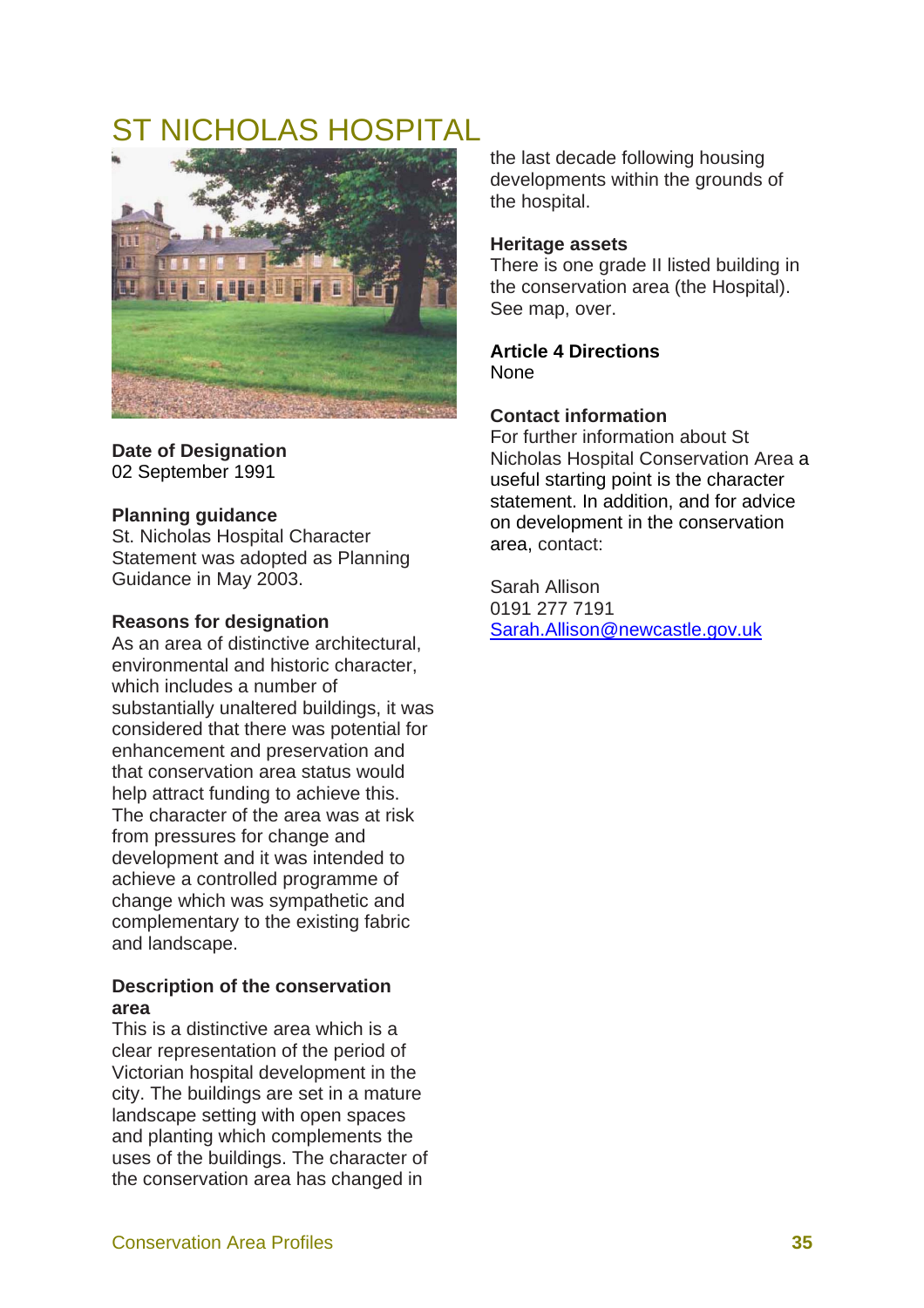

| ©Crown copyright. All rights reserved. Newcastle City Council, 100019569, 2009. |  |  |  |  |
|---------------------------------------------------------------------------------|--|--|--|--|
|---------------------------------------------------------------------------------|--|--|--|--|